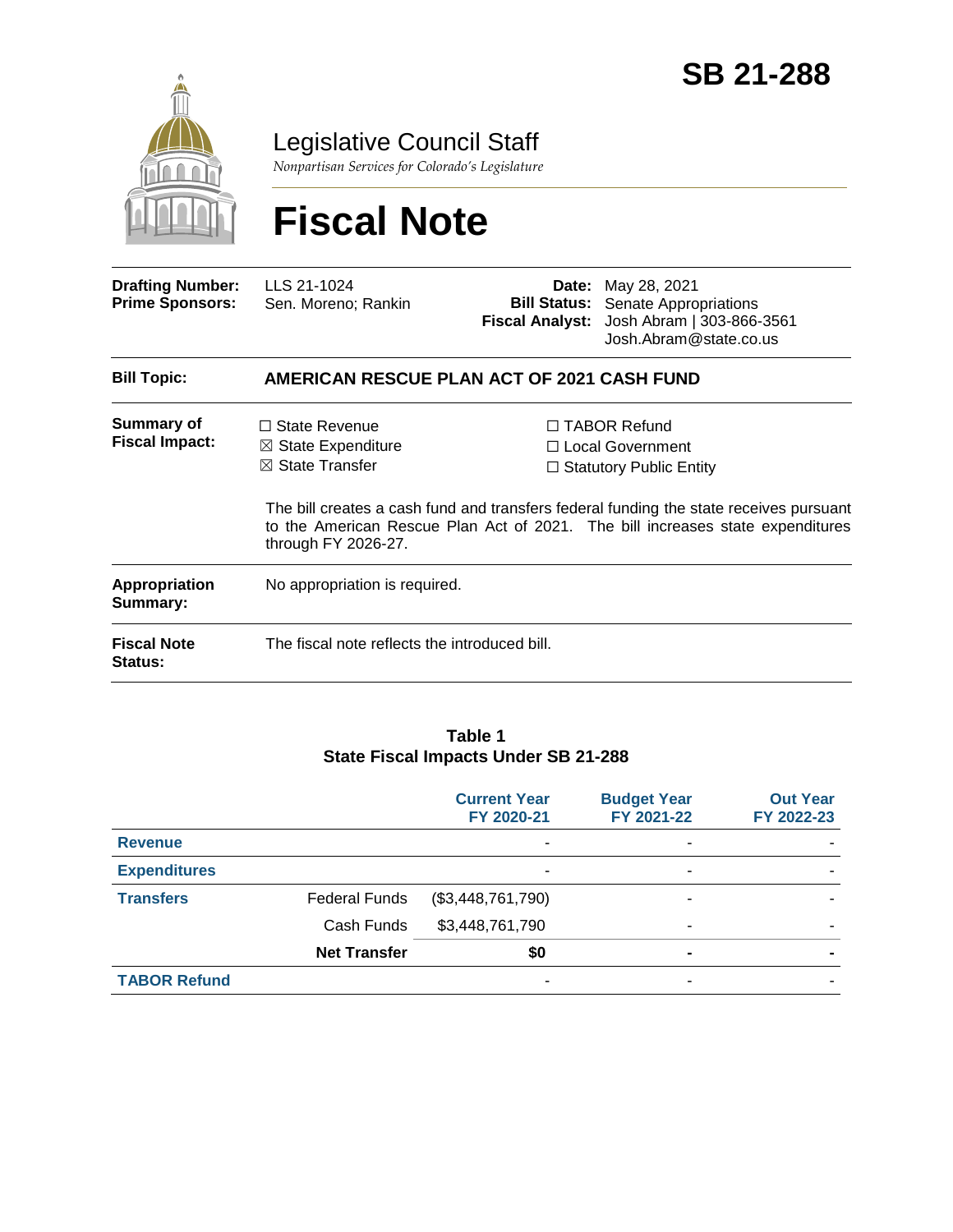# **Summary of Legislation**

As part of the federal American Rescue Plan Act of 2021 (ARPA), Colorado will receive \$3.8 billion for fiscal recovery related to the COVID-19 pandemic. States may use recovery funding for allowable purposes identified in the federal act. This bill creates the American Rescue Plan Act of 2021 Cash Fund (ARPA fund) and requires that the state treasurer transfer \$3,448,761,790 to the ARPA fund.

The General Assembly does not appropriate money from the ARPA fund; rather, the money may be transferred to another cash fund established to use federal recovery funding. If there is any money remaining in the ARPA fund after transfers required by 2021 legislation, then the governor is authorized to allocate up to \$300,000,000, which is continuously appropriated to the designated departments. State departments may use recovery funding for any allowable purpose under the federal law. If money is transferred or appropriated to a recipient cash fund that also receives money from other sources, the bill requires the creation of a companion cash fund for the proper segregation and accounting of federal funds.

Recovery funds must be expended or obligated by 2024. Obligated funds must be spent by 2026. Any unused and unobligated funds as of December 30, 2024, revert to the ARPA fund and the state treasurer must transfer the balance to the Unemployment Compensation Fund.

The State Controller in the Department of Personnel and Administration (DPA) and the Office of State Planning and Budgeting (OSPB) must establish compliance, record keeping, and reporting requirements for any department receiving an appropriation from a recipient cash fund. OSPB must also give guidance on program implementation and evaluation. The bill requires periodic and annual reports of fund uses and program evaluations. Money may be appropriated from a recipient fund to the DPA and OSPB for any direct or indirect expenses to administer ARPA recovery funding.

If ARPA funds are transferred to the State Highway Fund, the Multimodal Transportation and Mitigation Options Fund, and the Highway Users Tax Fund, those transfers are subject to the same requirements as other transfers of recovery funding.

#### **State Expenditures**

The bill requires that all ARPA funds must be expended or obligated by 2024. Obligated funds must be spent by 2026. It is assumed that expenditures will be specified in other bills or through the annual budget process, and have not been estimated in this fiscal note.

## **Effective Date**

The bill takes effect upon signature of the Governor, or upon becoming law without his signature, except that Section 24-75-226 (6), C.R.S. only takes effect if SB 21-260 becomes law.